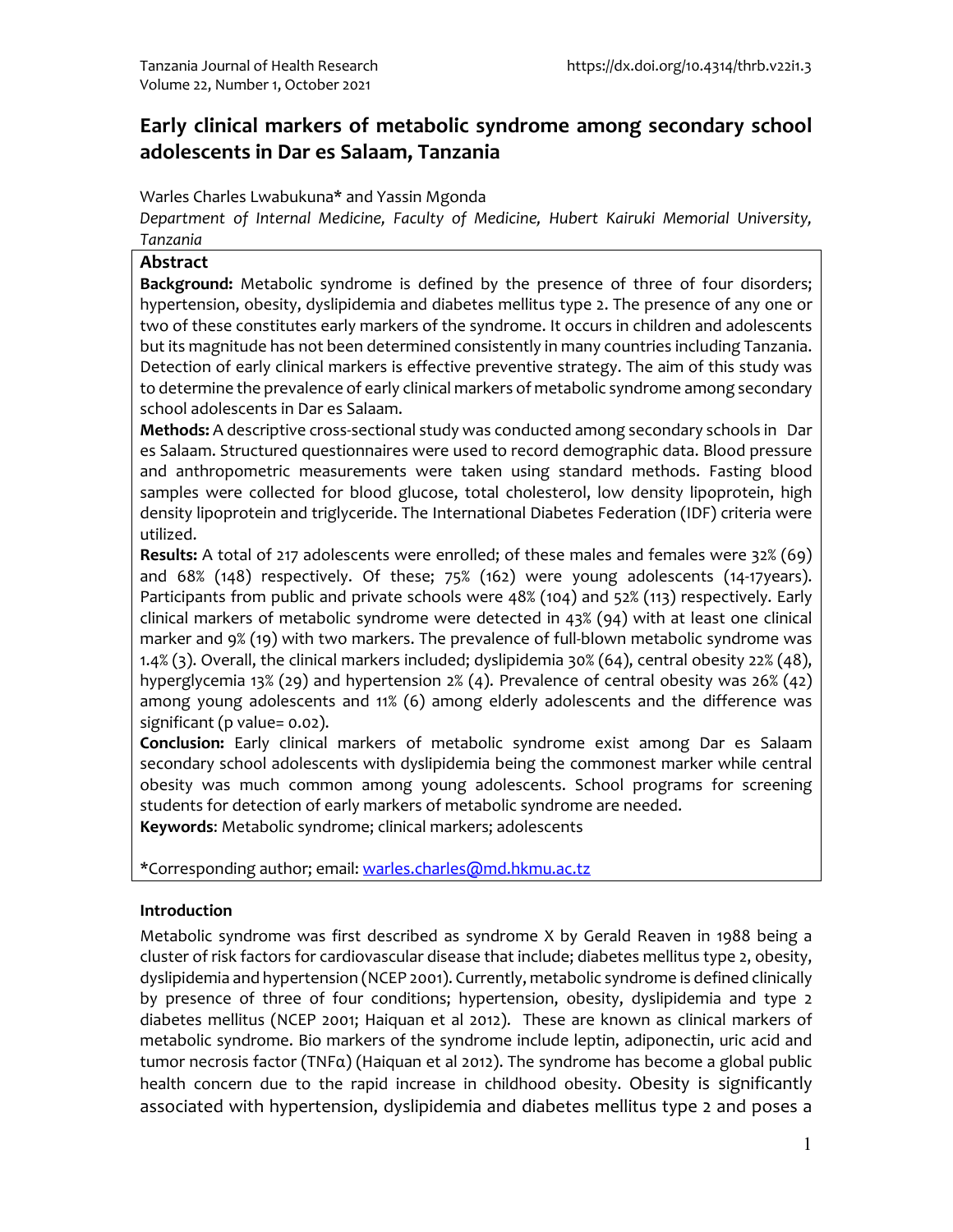higher chance of premature death. Control of hypertension, by adopting lifestyle modifications at early stages, is associated with a reduction of cardiovascular complications (AAP 2014; Morrison et al 2008). Diabetes mellitus type 2 is primarily associated with insulin resistance and subsequent dyslipidemia (Cosmas et al 2016). Insulin resistance is central to the pathophysiology of the metabolic syndrome.

The prevalence of adolescent hypertension has been rising over time with great variability globally. For example, some studies have indicated a rise from 13% in 2015 to 31% in 2017 (Miller et al 2014; Jiao et al 2015; Mehryar et al 2012). During the same period (2017), the prevalence of obesity and dyslipidemia was 25% and 18% respectively (Haiquan et al 2012; Krushnapriya et al 2015). The prevalence of metabolic syndrome also increased from 1% to 20% between 2001 and 2016 (Miller et al 2014; Mehryar et al 2012; Sokokotla et al 2017; Ngo-Song et al 2014).

Central obesity and dyslipidemia have been found to be the most prevalent markers among males (Miller et al 2014; Dalia et al 2018). Early detection and timely prevention is less costly and effective. However, studies on early markers of metabolic syndrome among adolescents have not been extensively and consistently conducted in many African countries including Tanzania. This study aimed at describing the prevalence of the early clinical markers of metabolic syndrome among adolescents in secondary schools, Dar es Salaam, Tanzania.

## **Methods**

#### *Study design:*

Descriptive cross-sectional study was conducted among secondary school adolescents in Dar es Salaam

#### *Sampling and recruitment technique*

Multistage sampling was employed. Secondary school students with fully informed consent were recruited into the study. Disabled students with difficult anthropometric measurements were excluded.

## *Data collection*

Demographic data were collected using structured questionnaire. Weight was measured using the Seca weighing scale (Seca Company, Germany), without shoes, to the nearest 0.5 kilograms. Height was measured without shoes to the nearest 0.5cm. Waist circumference was taken at mid-way between lowest rib and iliac crest to the nearest 0.5cm at the end of tidal expiration. The average of two blood pressure readings taken at a 5-minute-interval, after a 5-minute rest in a sitting position using a mercury sphygmomanometer was recorded. The IDF criteria for adolescents were used to diagnose hypertension: systolic blood pressure>130mmHg and diastolic blood pressure >85mmHg defined hypertension.

After overnight fast, blood samples for serum lipids; High Density Lipoprotein, Low Density Lipoprotein, Triglyceride, Total cholesterol and blood glucose were collected and transported to the laboratory for analysis within a day using an automated analyzer (HUMASTAR 300, Germany).

The IDF criteria for adolescents were used to define clinical markers of metabolic syndrome: waist circumference ≥94 cm, ≥80 cm indicated central obesity for boys and girls respectively. Serum triglycerides ≥1.7 mmol/L and serum HDL< 1.03 mmol/L, fasting serum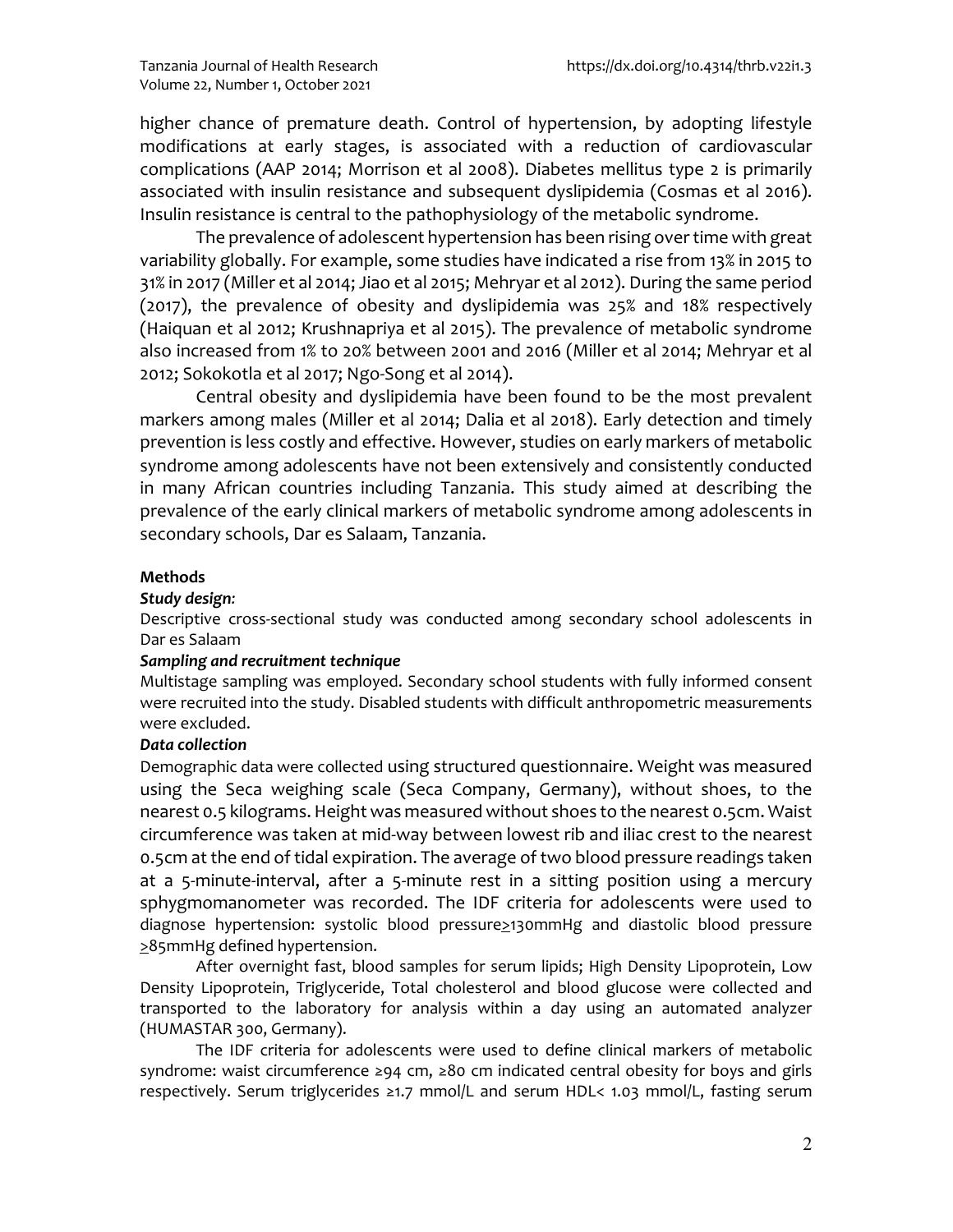glucose ≥5.6 mmol/L, systolic blood pressure ≥130mmHg or diastolic blood pressure ≥85 mmHg defined dyslipidemia, hyperglycemia and hypertension respectively.

#### *Data entry and analysis*

The data was entered into a computer and analyzed utilizing SPSS Version 20. Chi-squared and student's t tests were used for categorical and continuous variables respectively. A p-value <0.05 was statistically significant.

#### **Results**

A total of 233 (78 males and 155 females) adolescent secondary school students, were recruited. Complete data were available in 217 (69 males; 148 females) while 16 were excluded: 11 no consent and 5could not fast. Table 1 shows the demographic characteristics of secondary school adolescents. The overall mean age was16.9±1.08 years (range 14-19 years); a slight majority (52%) came from private schools.

**Table 1: Demographic data of secondary school adolescents in Dar es Salaam: n=217**

| Variable                        | Frequency (%)  |
|---------------------------------|----------------|
|                                 |                |
| Gender                          |                |
| Males                           | 69(32)         |
| Females                         | 148 (68)       |
| Age                             |                |
| 14-17 years (Young adolescents) | 162(75)        |
| 18-19 years (Elder adolescents) | 55(25)         |
| Overall mean                    | $16.9 + .1.08$ |
| School                          |                |
| Public school                   | 104(48)        |
| Private school                  | 113(52)        |

Table 2 shows clinical parameters: body mass indices, waist circumferences and blood pressure. Overall, 22% (48/217), all females, had central obesity. Of these, private students; 35/113 (31%) were more affected than public counterparts {(13/104; 13%) p=<0.001}. Peripheral obesity was observed in 5% students (10/217) of whom, 8 were females from private schools. Five students; 3 and 2 had systolic and diastolic hypertension respectively.

**Table 2: Body mass indices, Waist circumferences and Blood Pressure among secondary school adolescents in Dar es Salaam: n=217**

|                       | <b>ALL</b><br>(217)                                          | <b>Males</b><br>(69) | <b>Females</b><br>(148) | p-value | <b>Public</b><br>(104) | Private<br>(113) | p-value |
|-----------------------|--------------------------------------------------------------|----------------------|-------------------------|---------|------------------------|------------------|---------|
| Mean                  | Body mass index (BMI) in $\text{kg/m}^2$<br>$21.38 \pm 3.92$ | $20.04 \pm 2.63$     | 22.00± 4.27             | 0.422   | 20.90 ±3.20            | $21.82 \pm 3.92$ | 0.197   |
| Peripheral<br>Obesity | 10(4.6%)                                                     | O                    | 10(6.8%)                | 0.003   | 2(1.9%)                | 8(7.1%)          | 0.02    |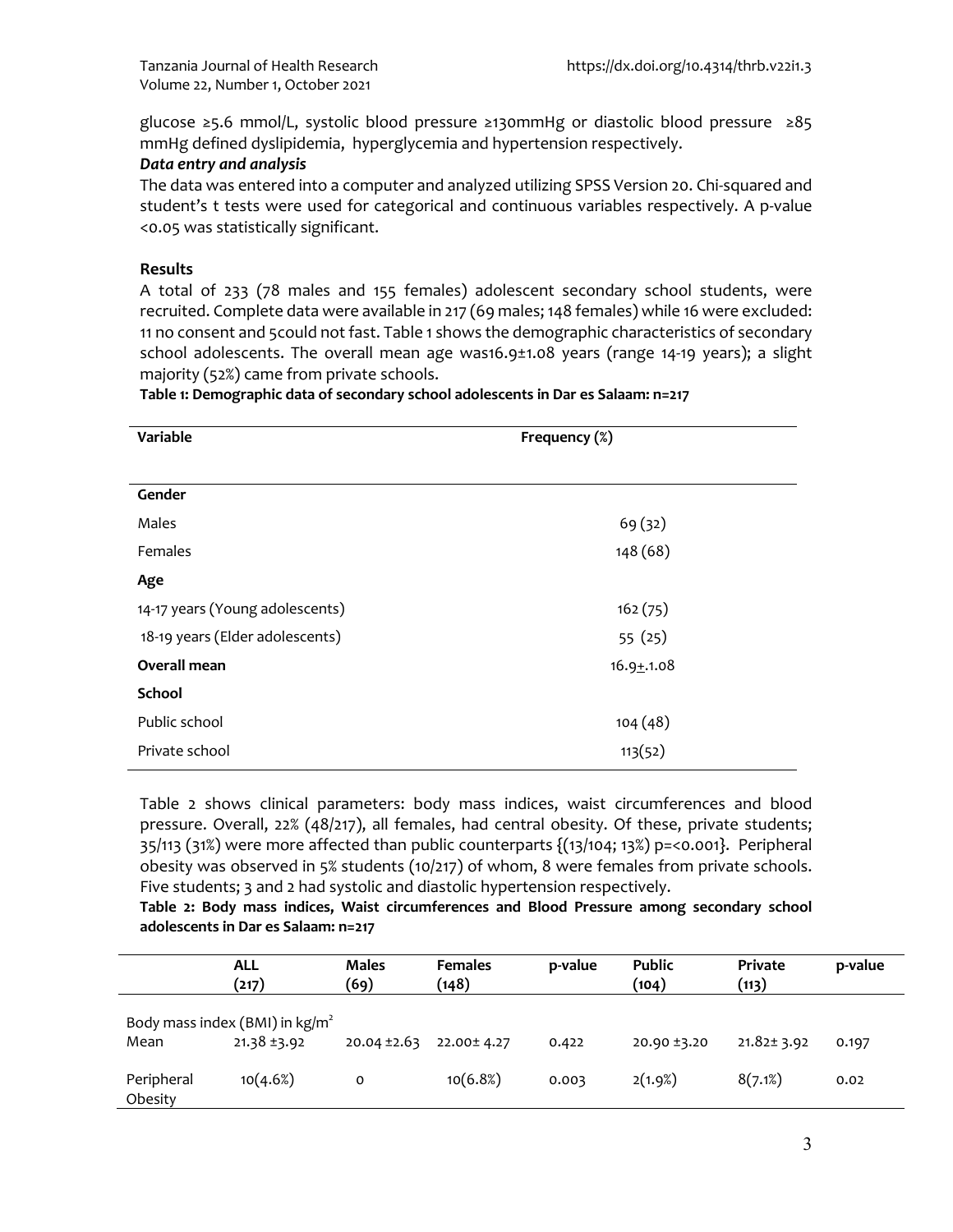| Mean               | Waist circumference (WC) in cm<br>75.63 ±7.16      | 73.67 ± 7.16     | 76.55 ±9.41      | 0.076 | 71.85± 7.42 | 79.12±8.64       | < 0.001 |
|--------------------|----------------------------------------------------|------------------|------------------|-------|-------------|------------------|---------|
| Central<br>obesity | 48(22.1%)<br>Systolic Blood Pressure (SBP) in mmHg | $\mathbf 0$      | 48(32.4%)        | 0.004 | 13(12.5%)   | 35(31%)          | < 0.001 |
| Mean               | $111.53 \pm 8.70$                                  | $113.36 \pm 8.6$ | 110.68±8.61      | 0.06  | 111.70±8.8  | $111.4 \pm 8.56$ | 0.148   |
| <b>SHT</b>         | 3(1.4%)<br>Diastolic Blood pressure (DBP) in mmHg  | $\circ$          | 3(2.0%)          | 0.238 | 1(1%)       | 2(1.8%)          | 0.608   |
| Mean               | 65.21± 5.90                                        | 65.33±5.32       | $65.16 \pm 6.16$ | 0.723 | 65.54 ±5.77 | 64.9±6.013       | 0.513   |
| <b>DHT</b>         | 2(0.9%)                                            | $\mathbf 0$      | 2(1.4%)          | 0.407 | 1(1.9%)     | 1(0.9%)          | 0.719   |
|                    |                                                    |                  |                  |       |             |                  |         |

Table 3 shows laboratory parameters: fasting glucose, total cholesterol, low density lipoprotein, high density lipoprotein and triglyceride blood/serum levels among secondary school adolescents. Overall, 13% (29/217) had hyperglycemia (diabetes mellitus). Of the 113 private school adolescents, 25% had hyperglycemia compared to only 1 student from public schools. Furthermore, 30% (64/217) had dyslipidemia of whom 18 % {(39/217), 10% (21/217), 3% (6/217) and 2% (4/217)} had low HDL, total hypercholesterolemia, hypertriglyceridemia and high LDL respectively.

## **Table 3: Fasting blood glucose, total cholesterol, low density lipoprotein cholesterol, high density lipoprotein cholesterol and triglyceride of secondary school adolescents in Dar es Salaam**

|                                    | <b>ALL</b><br>(217) | Males<br>(69)   | Females<br>(148) | p-value | Public<br>(104) | Private<br>(113) | p-value |  |  |
|------------------------------------|---------------------|-----------------|------------------|---------|-----------------|------------------|---------|--|--|
| Fasting Blood glucose in mmol/L    |                     |                 |                  |         |                 |                  |         |  |  |
| Mean                               | $4.82 \pm 0.76$     | 4.73±0.90       | $4.86 \pm 0.69$  | 0.45    | $4.45 \pm 0.57$ | $5.16 \pm 0.75$  | 0.326   |  |  |
| Hyperglycemia                      | 29(13.4%)           | 9(13%)          | 20(13.5%)        | 0.920   | 1(1%)           | 28(24.8%)        | < 0.001 |  |  |
| High density lipoprotein in mmol/L |                     |                 |                  |         |                 |                  |         |  |  |
| Mean                               | $1.36 \pm 0.27$     | $1.26 \pm 0.24$ | $1.41 \pm 0.27$  | 0.068   | $1.33 \pm 0.26$ | 1.39± 0.27       | 0.469   |  |  |
| Low<br>Total cholesterol in mmol/l | 39(18%)             | 23(33.3%)       | 6(10.8%)         | 0.001   | 23(22.1%)       | 16(14.2%)        | 0.157   |  |  |
| Mean                               | 4.01 ±0.95          | 3.51±0.88       | 4.24 $\pm$ 0.89  | 0.201   | $3.88 \pm 0.85$ | 4.13 ±1.02       | 0.421   |  |  |
| Hypercholesterolemia               | 21(9.7%)            | 1(1.4%)         | 20(13.5%)        | 0.03    | 6(5.8%)         | 15(13.3%)        | 0.068   |  |  |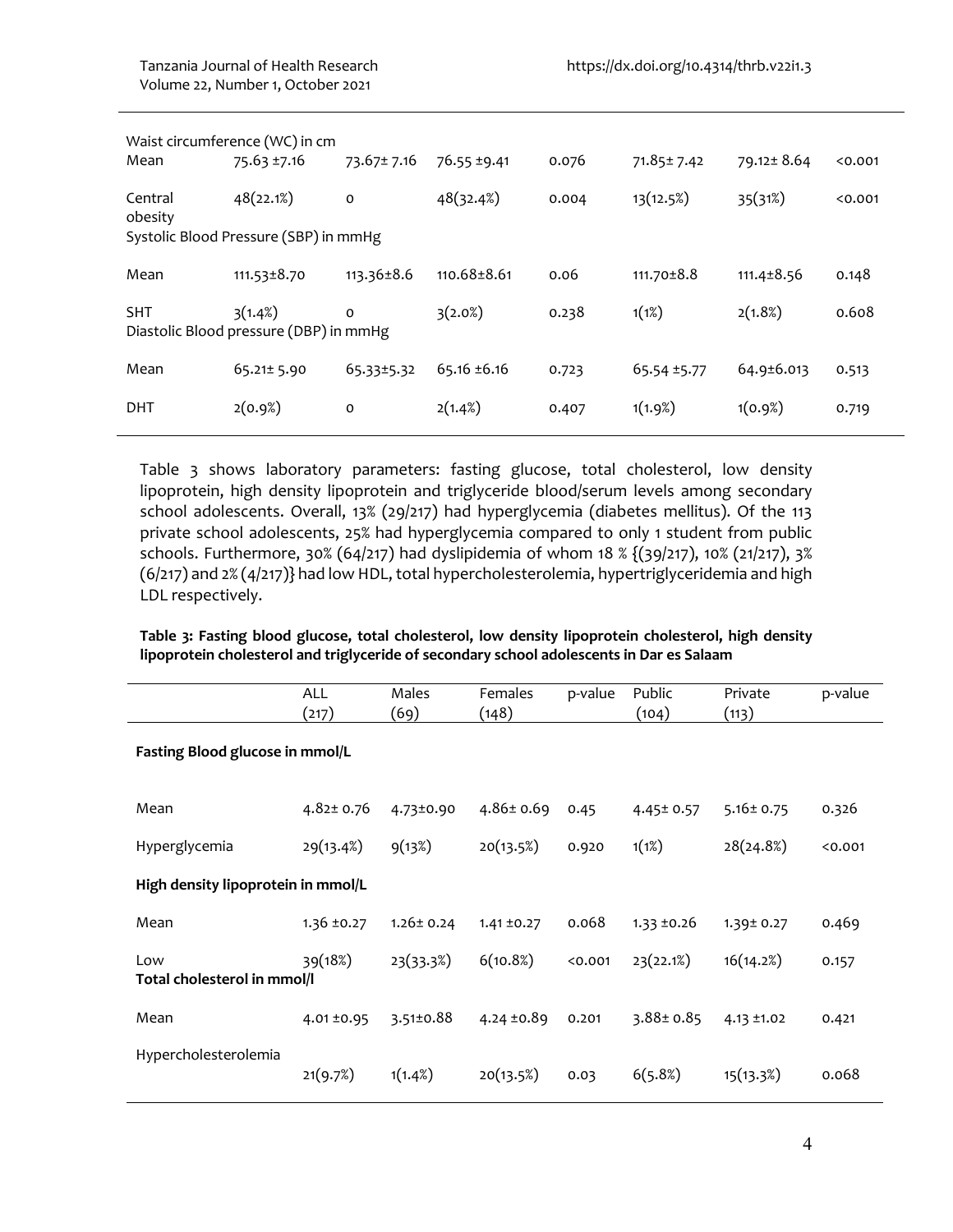## **Triglyceride in mmol/L**

| Mean                                          | $0.87 \pm 0.42$  | $0.77 \pm 0.28$ | $0.92 \pm 0.43$ | 0.607 | $0.76 \pm 0.42$ | $0.98 \pm 0.33$ | 0.128 |  |
|-----------------------------------------------|------------------|-----------------|-----------------|-------|-----------------|-----------------|-------|--|
| Hypertriglyceridemia                          | 6(2.8%)          | 1(1.4%)         | 5(3.4%)         | 0.667 | 1(1%)           | 5(4.4%)         | 0.215 |  |
| Low density lipoprotein cholesterol in mmol/l |                  |                 |                 |       |                 |                 |       |  |
| Mean                                          | $0.871 \pm 0.39$ | $0.77 \pm 0.28$ | $0.92 \pm 0.43$ | 0.259 | $1.74 \pm 0.99$ | $2.12 \pm 0.66$ | 0.426 |  |
| High                                          | 4(1.8%)          | 0               | 4(2.7%)         | 0.309 | 2(1.9%)         | 2(1.8%)         | 0.933 |  |

Table 4 shows the distribution of clinical markers of metabolic syndrome by age-group (young and elder adolescents). Central obesity was more prevalent; 26% (42/162), among young than elderly adolescents; 11 %;  $(6/55)$ , the difference was significant (p-value = 0.02). Hyperglycemia was more prevalent among elderly adolescents; 20% (11/55) than the young; 11% (18/162); p-value = 0.04.

Metabolic syndrome was found in three students (1%) while 33% (72/217) and 9% (19/217) had one and two clinical markers respectively. Overall, 43% (94/217) had at least one clinical marker of metabolic syndrome higher in private school (p-value = 0.02)

| Table 4: Distribution of clinical markers of metabolic syndrome among young and elder secondary |  |
|-------------------------------------------------------------------------------------------------|--|
| school adolescents in Dar es Salaam: n=217.                                                     |  |

| <b>Clinical marker</b> | <b>ALL</b> | Young adolescents      | <b>Elder adolescents</b>     | p-value |
|------------------------|------------|------------------------|------------------------------|---------|
|                        | (217)      | $(12-17)$ years) n=162 | $(18-19 \text{ years})$ n=55 |         |
| Central obesity        | 48(22.1%)  | 42(26%)                | 6(11%)                       | 0.02    |
| Low HDL cholesterol    | 39(18%)    | 29(18%)                | 10(18.2%)                    | 1.000   |
| Hyperglycemia          | 29(13.4%)  | 18(11.1%)              | 11(20%)                      | 0.04    |

#### **Discussion**

Early clinical markers of metabolic syndrome among secondary school adolescents in Dar es Salaam were investigated. A total of 217 adolescents from public and private schools were enrolled. Overall, clinical markers were detected in about 43% of them which is similar to other reports (Miller et al 2014; Jiao et al 2015).

Central obesity was the most prevalent (22%) clinical marker as observed by other researchers, 21%; (2018) (Dalia et al 2018) and 25%; (2017) (Krushnapriya et al 2015). Other studies have reported higher rates (Miller et al 2014; Nebal et al 2010). The high prevalence of obesity among females has been reported by others as well (Miller et al 2014; Mehryar et al 2012; Sokokotla et al 2017), but that, is more prevalent among private schools' and young adolescents, has not been reported by these studies. The high prevalence of obesity among private school students could be due to high socio-economic state of their parents which could expose them to 'risky diets'. The high obesity prevalence among the young is probably elusive.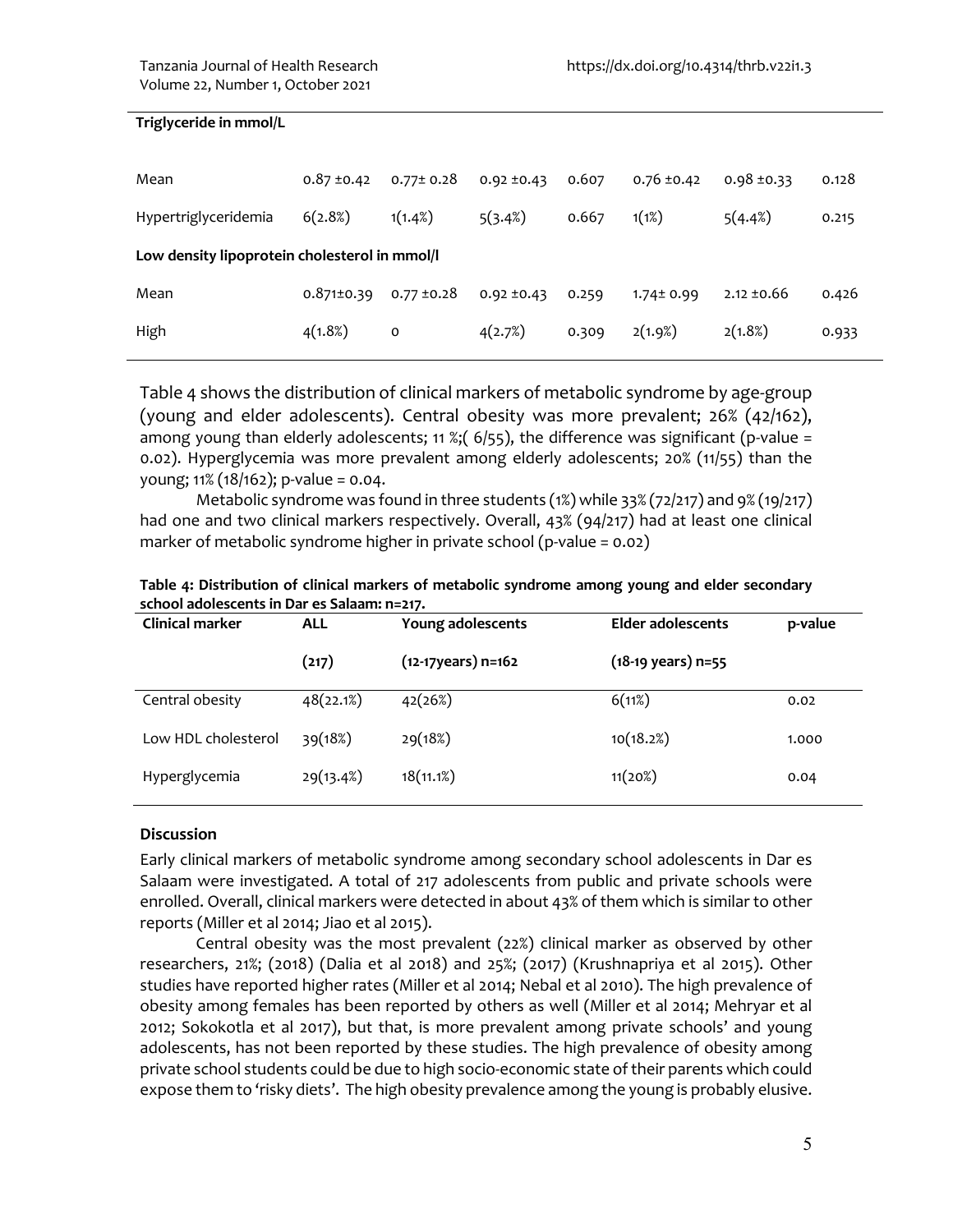The second prevalent clinical marker; low HDL (18%); higher among males, has been reported by other studies in Africa being more frequent in females (Sokokotla et al 2017; Ngo-Song et al 2014; Sabir et al 2016). Hyperglycemia (13%); was the third prevalent clinical marker and higher among private schools, which is contrary to findings from South Africa (Sokokotla et al 2017) and Sudan (Sabir et al 2014). Furthermore, the study revealed that hyperglycemia was more prevalent among elderly adolescents than young ones; a finding which is also elusive and not reported in other studies.

Hypertriglycedemia and hypertension were the least prevalent clinical markers observed in this study contrary to other reports (Cosmas et al 2016; Mehryar et al 2012; Sokokotla et al 2017; Sabir et al 2016; Nebal et al 2010), this could be due to differences in types of food and feeding pattern (Noublap et al 2018).

This study revealed a low prevalence of metabolic syndrome among adolescents (1%) which is similar to Indian and Iranian studies (2.6%; 3.3% respectively) (Mehryar et al 2012; Dalia et al 2018) but studies from USA, China and Cameron (Miller et al 2014; Jiao et al 2015; Ngo-Song et al 2014) have reported higher rates (10.1%, 17.6%, and 20.3% respectively), which could partly be explained by differing economic states, types of food and the cultural feeding patterns.

**Conclusion:** Early clinical markers of metabolic syndrome exist among Dar es Salaam secondary school adolescents with dyslipidemia being the overall commonest marker while central obesity is much common among young adolescents.

# **Declarations**

**Ethical issues:** The ethical clearance and permission to conduct this study were issued by Hubert Kairuki Memorial University (HKMU) and Kinondoni municipal education officer respectively. Assent/consent were obtained from study participants

**Consent for publication:** Not applicable.

**Availability of data and materials:** The data sets analyzed during the current study are available from the corresponding author on reasonable request.

**Competing interests:** The authors declare that they have no competing interests.

**Funding:** Data collection was funded by HKMU and Kairuki hospital (KH) while data analysis was funded by Prof. William Kovacs

**Authors' contributions:** All authors contributed equally in conception, research development and study design. WCL contributed in data collection and entry. YM was instrumental in statistical analysis. All authors read and gave final approval for the manuscript's submission and publication.

**Acknowledgements:** We would like to thank HKMU & KH managements as well as Prof. William Kovacs for their support during this study. We would like to appreciate all the participants who took part in this study

## **References**

Chia-chu Chang, Chen-Yu chen, Geen-Dong chang. Hyperglycemia and advanced glycation end products (AGEs) suppress the differentiation of 3T3 L1preadipocytes.Oncotarget 2017 Aug 15; 8(33): 55039–55050.

Cosmas K et al. Prevalence of hypertension among high school students attending public schools in Nairobi.http://erepository.uonbi.ac.ke:8080/xmlui/handle 2016; 308: 295-298